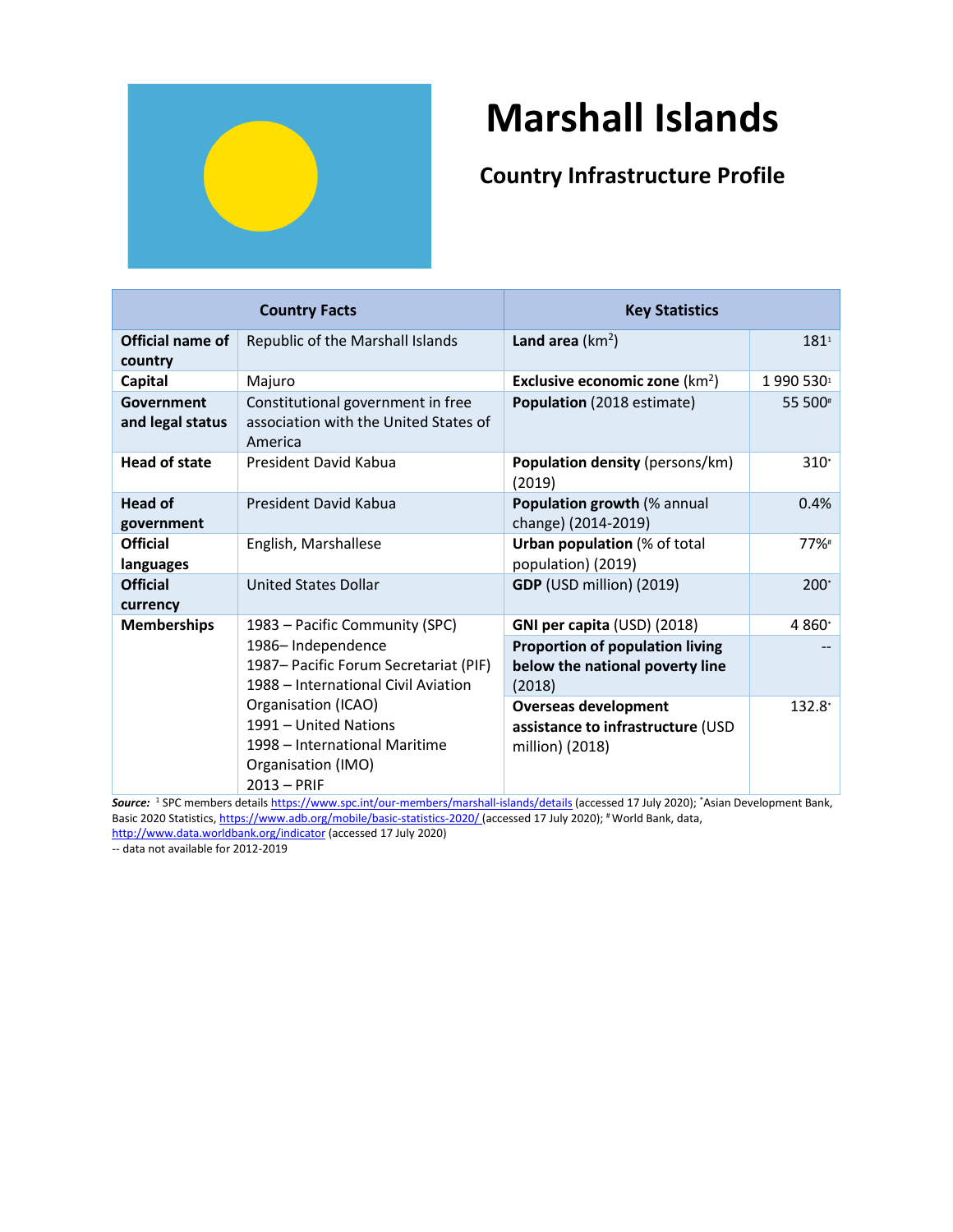## **Map of Marshall Islands**



*Source*[: https://www.spc.int/our-members/marshall-islands/details](https://www.spc.int/our-members/marshall-islands/details) (accessed 17 July 2020)